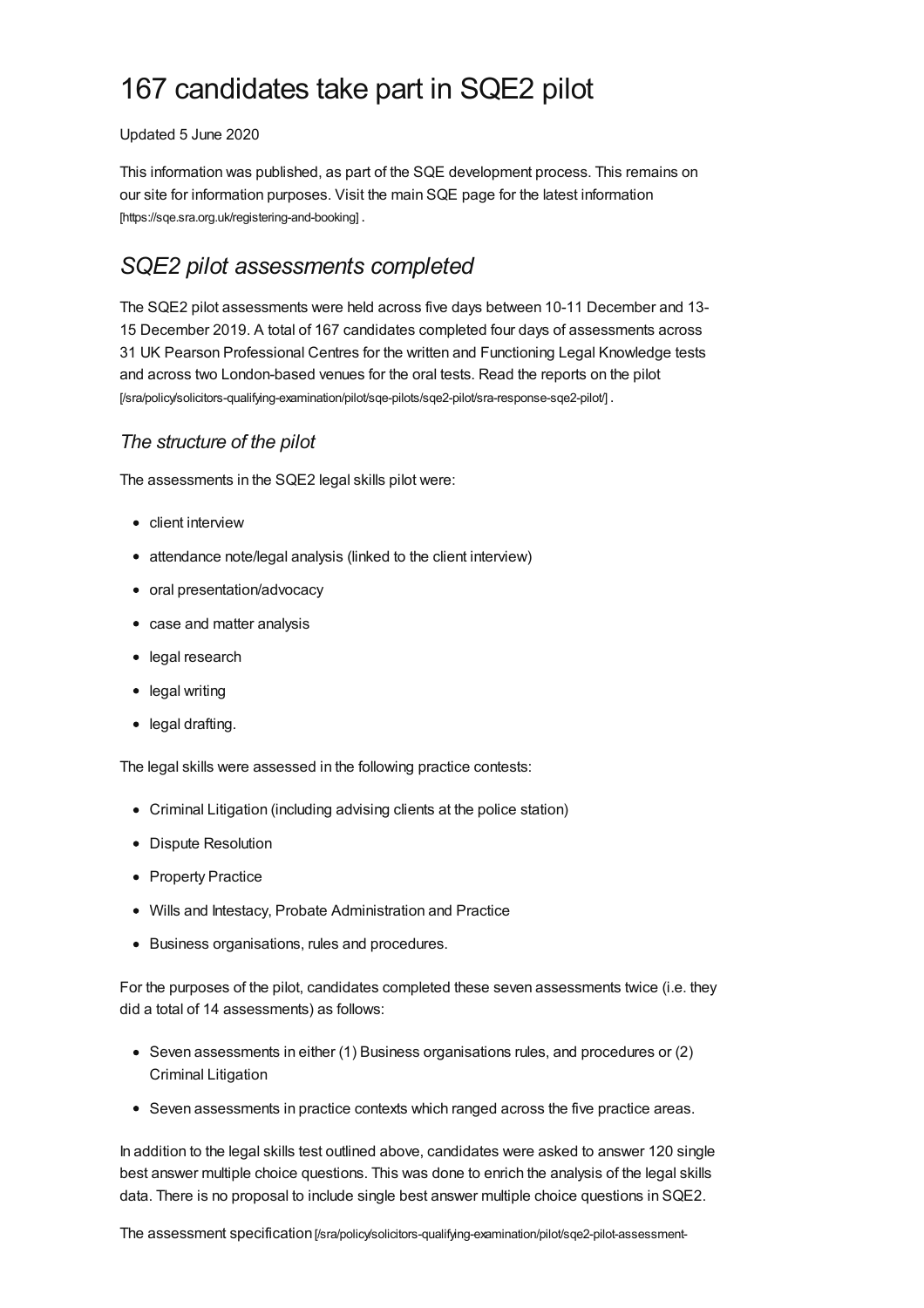specification/] for the SQE2 pilot sets out what we assessed in the pilot, how we assessed candidates and the standards we applied.

The pilot assessment specification includes an assessment blueprint [/sra/policy/solicitors[qualifying-examination/pilot/sqe2-pilot-assessment-specification/\]](https://www.sra.org.uk/sra/policy/solicitors-qualifying-examination/pilot/sqe2-pilot-assessment-specification/), which sets out which legal skills will be assessed in which context.

We continue to seek views about the structure and content of the assessment specification. This may then change in the light of this work and the pilot findings.

#### *How we selected candidates*

Candidates were selected to create a sample group as representative as possible of those who will sit the SQE when it is introduced. In terms of prior education and experience, we were therefore seeking candidates who either:

- had completed Stage 1 (the compulsory element) of the Legal Practice Course (LPC); or
- had completed a period of study and/or work experience equivalent to Stage 1 (the compulsory element) of the LPC; or
- were qualified lawyers in a recognised jurisdiction eligible to qualify via the Qualified Lawyers Transfer Scheme; or
- were barristers of England and Wales.

We don't know what the demographic make-up of SQE candidates will be. One of the aims of the SQE is to increase access to the profession. A comparison with the most recently published LPC data on key demographics for candidates sitting the SQE2 pilot shows:

- 66% of candidates identified as female compared with 34% male (LPC 2017/18, 64% female, 36% male)
- 25% of candidates identified as Asian/Asian British (LPC2017/18, 24%)
- 19% of candidates identified as Black/Black British (LPC2017/18, 11%)
- 5% of candidates identified as Mixed/Multiple ethnic groups (LPC 2017/8, 3%)
- 7% of candidates declared a disability within the meaning of the Equality Act 2010 (LPC 2017/18, 15% identified themselves as having a disability).

#### *What happened next?*

Candidates that completed all of the pilot received a transcript with detailed results including a comparative result, which they will be able to show to any future employer.

Candidates who completed the entire SQE2 pilot received £300. Candidates whose results ranked in the top 10 percent will receive an additional £200.

In addition, leading law firms offered career development opportunities to the best-performing candidates. The opportunities include a training contract assessment day place, open day places, a work experience placement, and career development coaching.

The firms offering these opportunities were:

- Browne Jacobson
- Bryan Cave Leighton Paisner
- Fletcher Solicitors